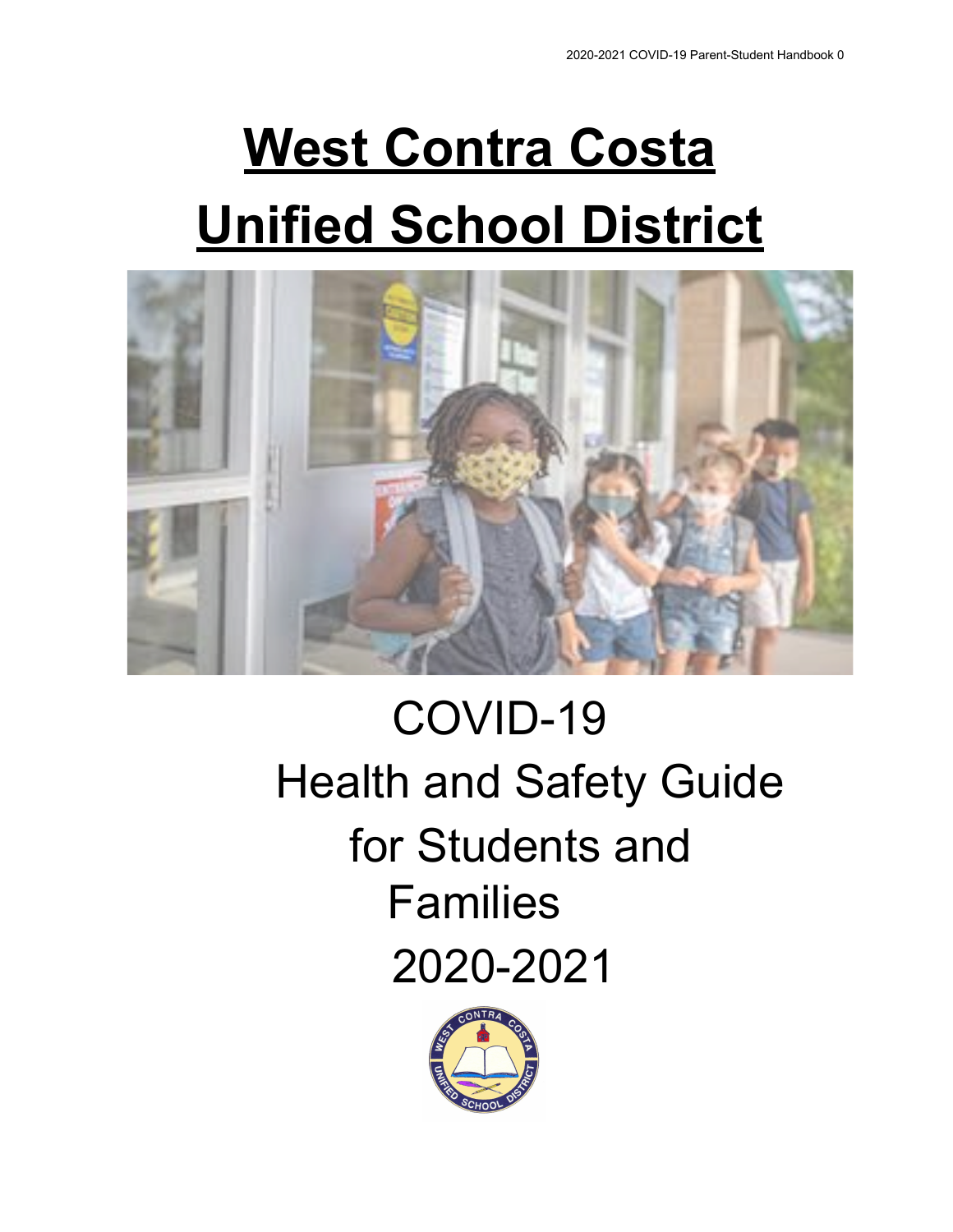#### **West Contra Costa Unified School District** 1108 Bissell Avenue, Richmond, CA 94801-3135 **Phone: (510) 231-1110 │www.wccusd.net**

#### **Table of Contents**

<span id="page-1-0"></span>

| <b>West Contra Costa Unified School District</b>                         | 0                |
|--------------------------------------------------------------------------|------------------|
| <b>Table of Contents</b>                                                 | 1                |
| <b>Overview</b>                                                          | $\boldsymbol{2}$ |
| <b>Attending School</b>                                                  | $\mathbf{2}$     |
| <b>Daily Home Health Screening</b>                                       | 3                |
| <b>Travel Guidelines:</b>                                                | 3                |
| <b>Absences</b>                                                          | 6                |
| <b>Arrival and Dismissal from School</b>                                 | $\overline{7}$   |
| <b>Visitors, Gatherings, and Field Trips</b>                             | $\overline{7}$   |
| <b>Cleaning Procedures</b>                                               | 8                |
| <b>Heating and Ventilation</b>                                           | 8                |
| <b>Shared Objects</b>                                                    | 8                |
| <b>Face Coverings/Masks</b>                                              | 9                |
| <b>Hand Hygiene</b>                                                      | 10               |
| <b>Cough/Sneeze Etiquette</b>                                            | 11               |
| <b>Physical Distancing</b>                                               | 11               |
| <b>Water</b>                                                             | 12               |
| <b>Eating Procedures</b>                                                 | 12               |
| <b>Medical Needs and Front Office Health Room</b>                        | 12               |
| <b>COVID Symptoms on Campus</b>                                          | 13               |
| <b>Close Contact/Potential Exposure</b>                                  | 14               |
| When to Stay Home from School                                            | 14               |
| When to Return to School                                                 | 16               |
| School Actions and Communications in Case of Possible Exposure at School | 18               |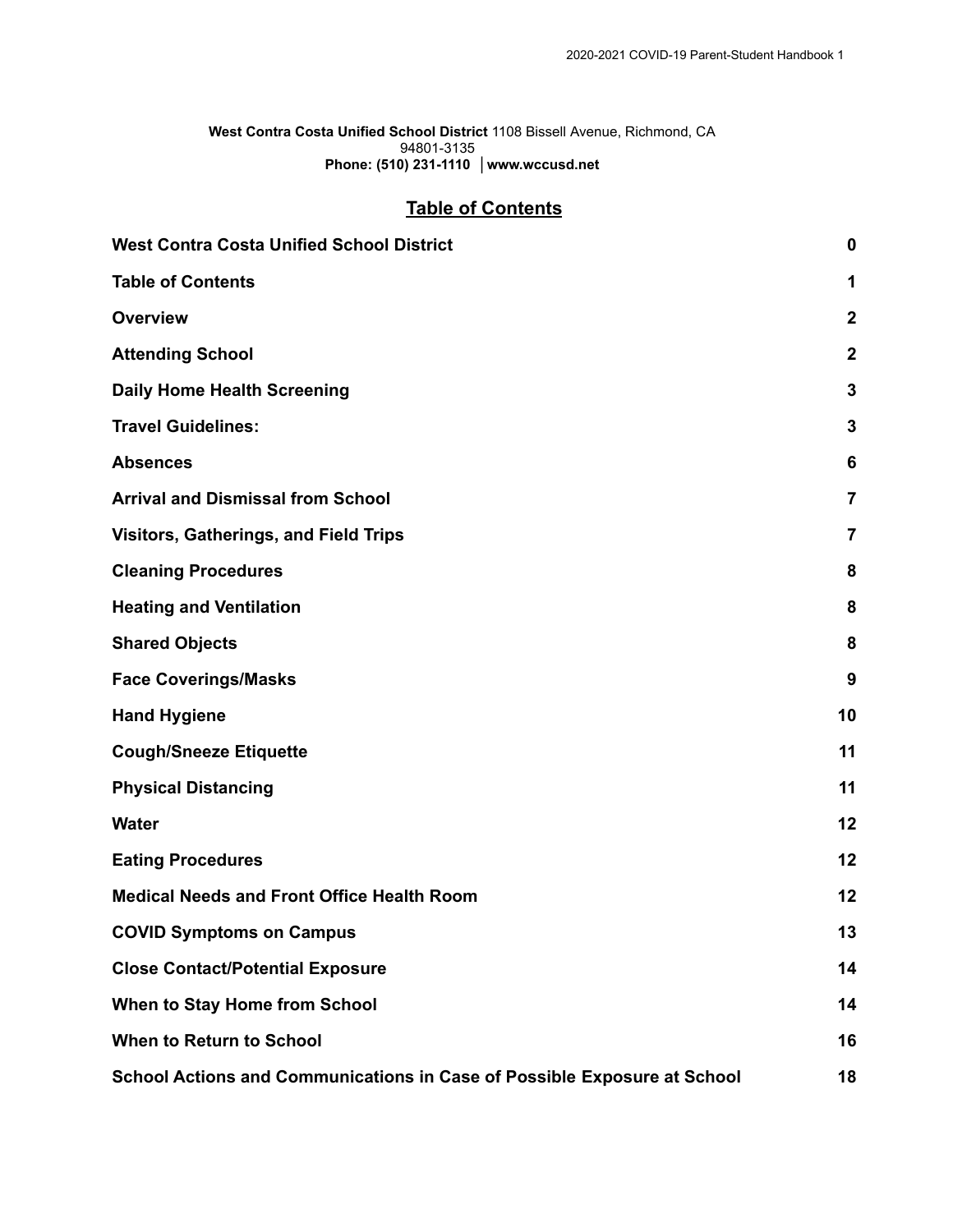#### **[Appendix](#page-19-0) 19**

#### <span id="page-2-0"></span>**Overview**

West Contra Costa Unified School District's plan for the return to school focuses on the health and safety of all staff and students. This handbook was developed to support a healthier school environment during the COVID-19 pandemic. We have implemented health and safety measures that include the regular cleaning and disinfecting of all high-touch surfaces, restrooms, and common areas. Additionally, we have installed plexiglass barriers in our school offices, upgraded our HVAC filters, prepared classrooms and common areas for physical distancing with visual markers, and posted signs across campus reminding students and staff to frequently wash their hands and to wear the face coverings at all times. All measures taken are in accordance with the Contra Costa County Office of Education (CCCOE) Contra Costa County Health Services (CCCHS), California Department of Education (CDE), the California Department of Public Health (CDPH), and the Centers for Disease Control and Prevention (CDC).

This Handbook will remain fluid and responsive to new information from local, regional, state, and federal agencies. This Handbook is intended to offer each community member a central location to access information during this continually evolving experience. As new decisions are made and as content is developed, it will be added to this Handbook.

The successful implementation of our reopening plan depends on the cooperation and support of our whole school community. By adhering to the safety precautions outlined in our plan, we are confident that together we can safely and successfully reopen.

#### <span id="page-2-1"></span>**Attending School**

We are asking all families to partner with the school in support of these guidelines to better ensure the health and safety of all students and staff, and to prevent the spread of COVID-19. It is our goal to maintain a safe and healthy learning environment for all students and staff.

- *Parents will be asked to take the child's temperature and observe each child daily* for symptoms related to COVID-19 prior to bringing/sending them to school (Daily Home Health Screening).
- *Do NOT send a child to school if they exhibit any symptoms of COVID-19* (or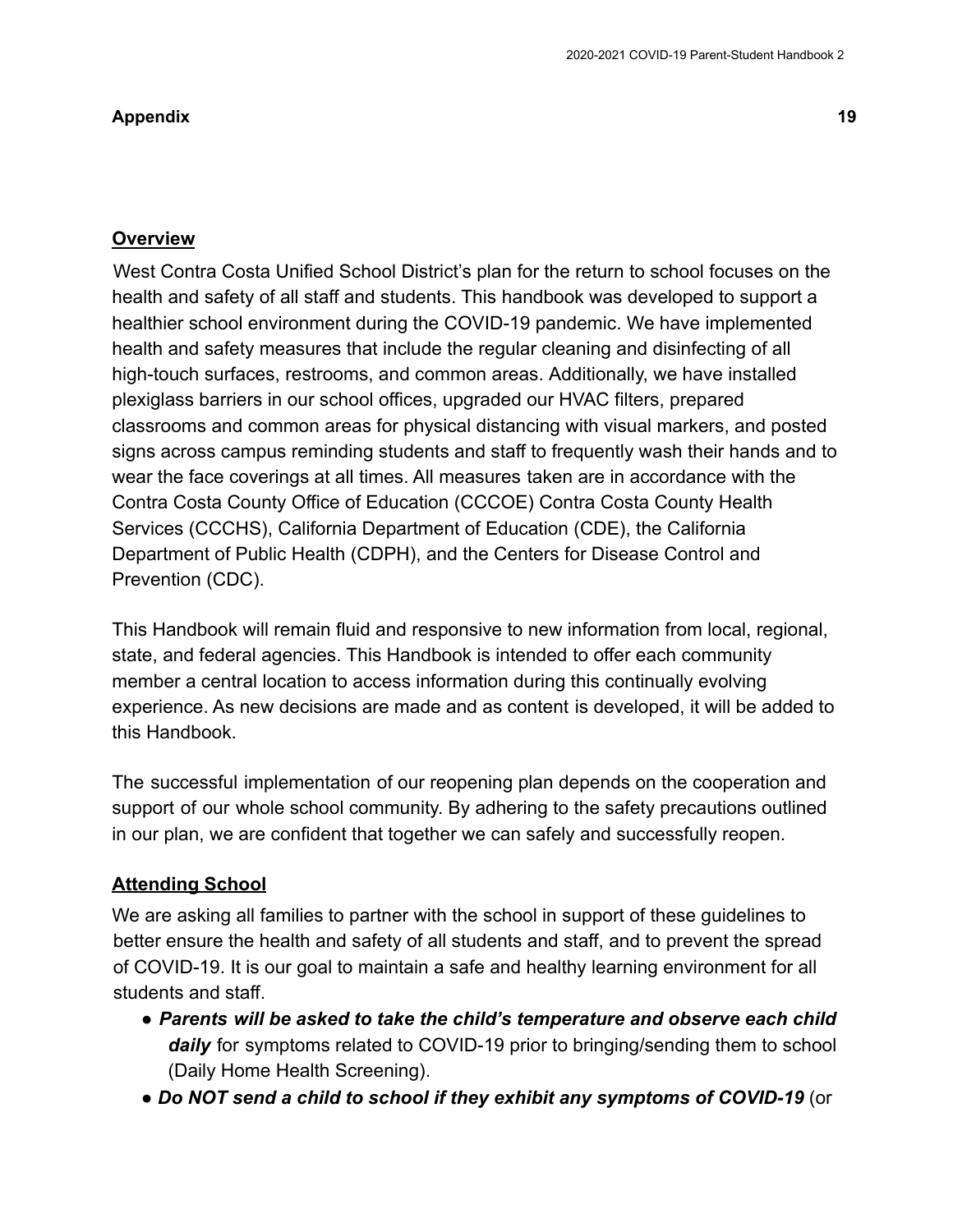any other illness) which may include fever, chills, cough, shortness of breath, fatigue, muscle aches, the new loss of taste or smell, nausea, diarrhea, sore throat. Students who are presenting with COVID-19 symptoms should report the absence/illness to the school, list the related symptoms, and call their healthcare provider as soon as possible for further guidance and possible COVID-19 testing. All health information provided to the school will remain confidential.

#### <span id="page-3-0"></span>**Daily Home Health Screening**

We are asking all parents to monitor their child's health on a daily basis and to complete a "passive health screening." This includes temperature checks and monitoring for any of the symptoms related to COVID-19. Prior to coming to school each day, parents must review the following questions. If answered in the affirmative, please call the office and keep students at home. If "no," then please proceed to school.

- **1. In the past 10 days, have you or anyone in your household had close contact with someone who has or is suspected to have COVID-19?**
	- a. Yes
	- b. No
- 2. **Are you currently experiencing any of the following symptoms: Fever, Headache, Cough, Sore Throat, Runny Nose, Shortness of Breath, Chills, Muscle Aches, New Loss of Taste or Smell, Nausea, Vomiting, or Diarrhea**
	- a. Yes
	- b. No

### <span id="page-3-1"></span>**Travel Guidelines:**

If you travel outside the Bay Area, it is strongly recommended that you self-quarantine for 10 days after your return if your activities while traveling put you at higher risk of getting COVID-19. These higher-risk activities include:

● Spending time within 6 feet of people you do not normally live with, while you or anyone around you was not wearing a face mask – especially if you were indoors.

● Traveling on planes, buses, trains, public transportation, or other shared vehicles, if face masks were not worn at all times by both you and the other people in the vehicle

#### **Please follow these guidelines to help us maintain a safe and healthy learning environment:**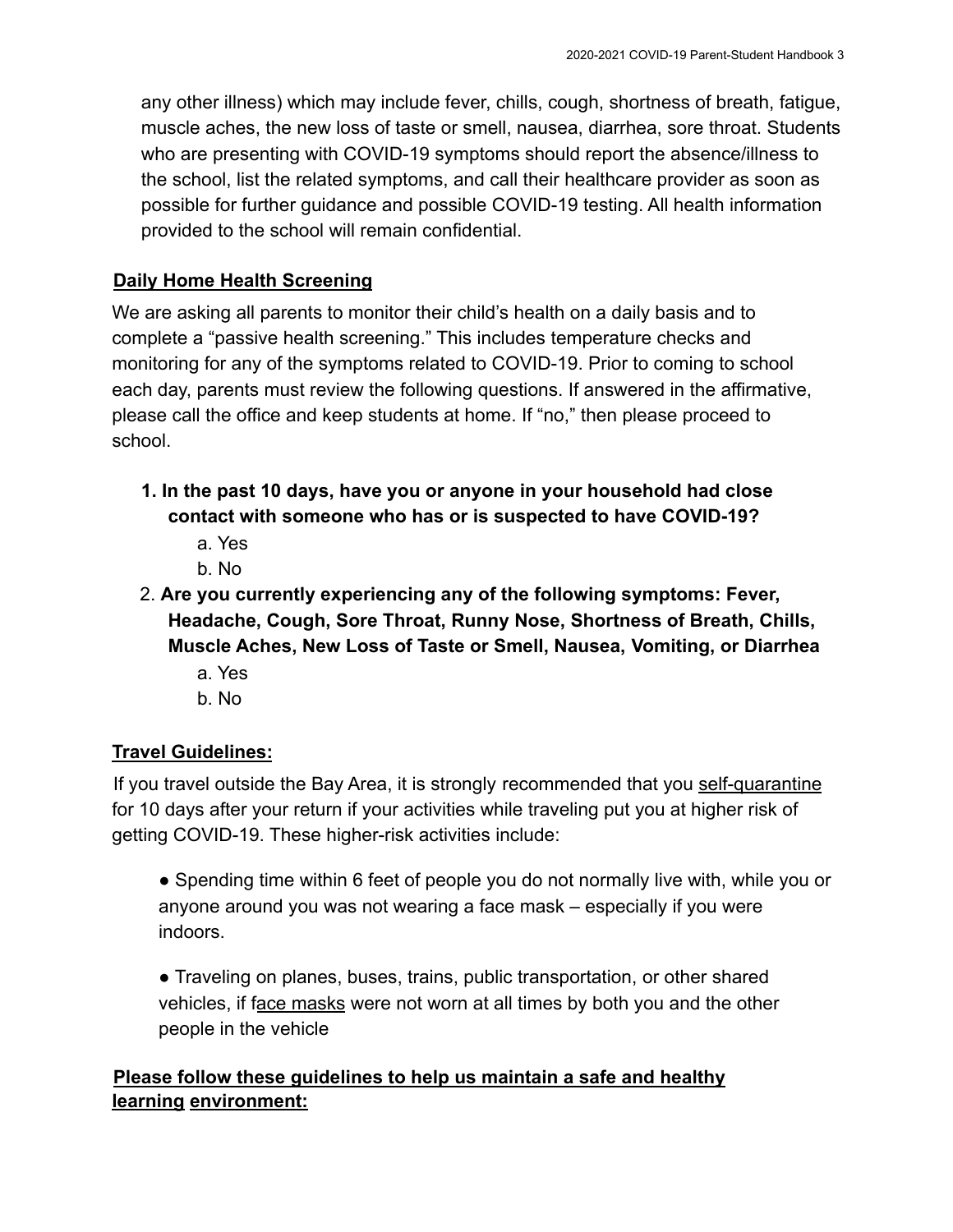• Instruct your child/children in proper hand hygiene and respiratory etiquette. ● Limit travel and social activity to reduce possible exposure to COVID-19.

• Limit participation in group activities and gatherings with mixed households.

• As practicable, children should not participate in more than two (2) cohorts.

> ○ What is a cohort? A cohort is a group of children who participate in extended activities together to minimize COVID-19 exposure by limiting cross-over. Examples include elementary school class, aftercare, youth sports club,

recreational class. Your household and transportation group (e.g., bus) are not considered cohorts.

- Maintain physical distance and wear face coverings.
	- As part of a statewide effort to help stop the spread of Coronavirus, and as recommended by the CDC, **face coverings are required to be worn by all staff and students at all times**. Face coverings must adhere to current Contra Costa Public [Health Department Guidelines](https://813dcad3-2b07-4f3f-a25e-23c48c566922.filesusr.com/ugd/84606e_c4195c7c74a0482f8bfbaa9b357af823.pdf).

■ Instruct your child to safely wearing and taking off face covers. Ensure your child arrives at school with a face-covering daily (pack a backup face-covering in their backpack).

- Plan for possible cohort or school closures.
- Instruct your child to visit the school health office only if they feel sick. Check your household and child/children each morning for signs of illness.
	- $\circ$  Do not pre-medicate your child with symptomatic relief medications (e.g., ibuprofen [Motrin], acetaminophen [Tylenol], pseudoephedrine / Sudafed, diphenhydramine [Benadryl]) *unless for known, chronic conditions; e.g., seasonal allergies; sinusitis*)
	- Do NOT send your child/children to school if they *or anyone in the household* (e.g., caregivers, siblings) exhibit any symptoms of COVID-19. Per [CDC](https://www.cdc.gov/coronavirus/2019-ncov/symptoms-testing/symptoms.html), people with COVID-19 have had a wide range of symptoms reported – ranging from mild symptoms to severe illness. Symptoms may appear 2-14 days after exposure to the virus.

■ Contact your healthcare provider immediately to discuss testing for appropriate household members.

■ **Test or 10** - COVID-19 testing is required for the scenarios listed below unless a healthcare provider provides an alternate diagnosis [e.g., migraine, strep throat]. If students/staff are not tested or evaluated by a healthcare provider, they must stay at home and isolate for at least 10 days. \* Students/staff who present with these symptoms but have tested positive for COVID-19 in the past 3 months, should not have repeat COVID-19 testing. They should be evaluated by a healthcare provider.

• If a student/staff has cough • shortness of breath/difficulty breathing • loss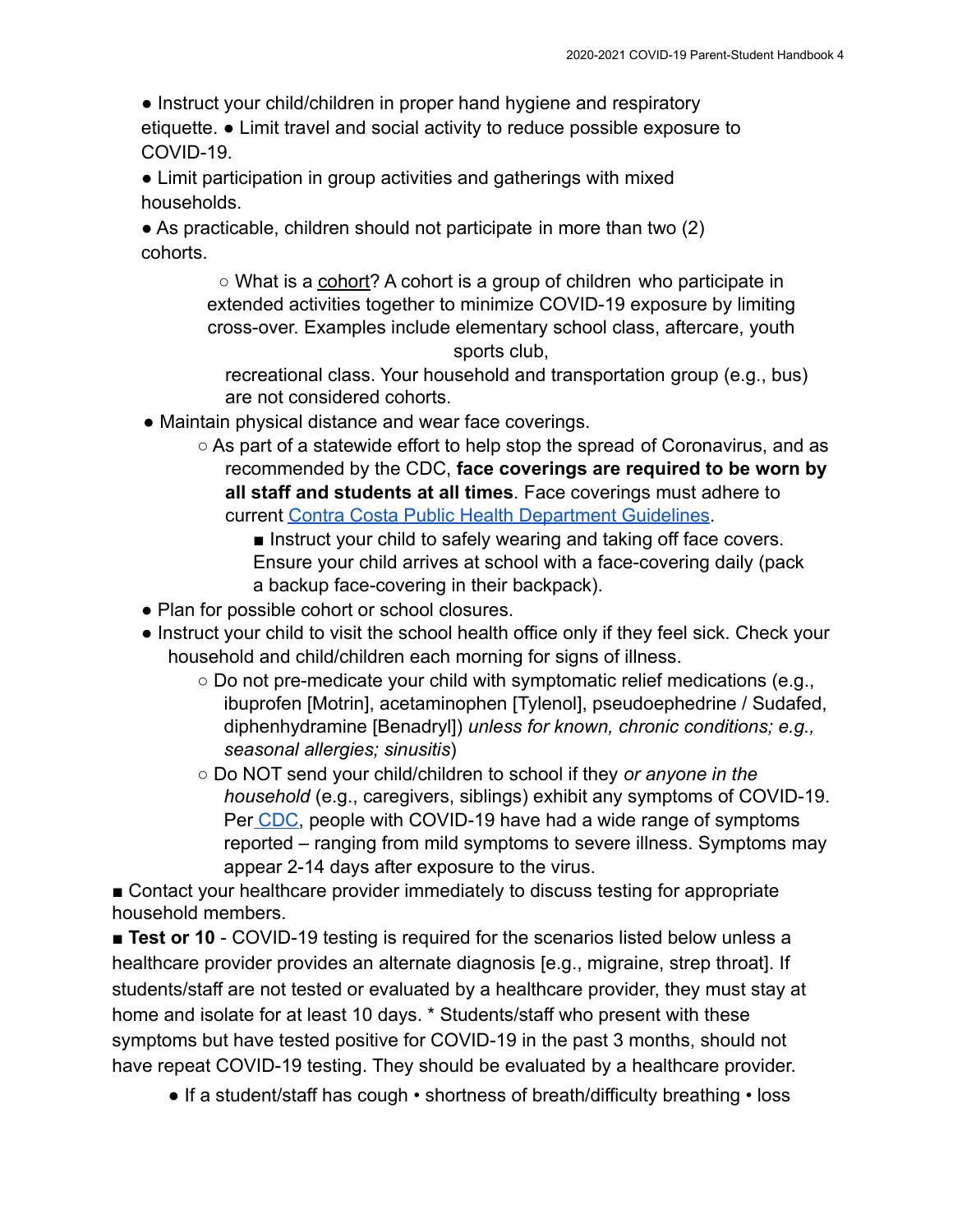of taste or smell.

- If a student/staff has *two or more* of the following symptoms:
- \*fever (100.4°F/38°C or higher) or chills
- sore throat
- headache
- nausea or vomiting
- diarrhea
- fatigue
- congestion / runny nose

■ Students may return to school:

• after they test negative for COVID-19 with a copy of a negative test (symptomatic);

- *or*, after the school receives communication from a healthcare provider;
- *and*, their symptoms are improving;

• and, they are fever-free for 24 hours without the use of fever-reducing medications.

● A school nurse or trained staff member at the school site may require a healthcare provider evaluation if they suspect COVID-19 when a student/staff presents with only *one* of the following symptoms (fever (100.4°F/38°C or higher) or

chills

- sore throat headache
- nausea or vomiting
- diarrhea
- fatigue congestion / runny nose)

■ **Notify the school** immediately if:

• If your child is being evaluated for COVID-19, they may return to school if they test negative with a copy of a negative test.

• If a household member is being evaluated for COVID-19, the household members must isolate/quarantine as appropriate.

○ Your child/children *must stay home* until the household member tests negative for COVID-19.

 $\circ$  If the household member tests positive for COVID-19, your child/children must quarantine for 10 days from their last contact with the household member. They *may not* return to school even if they test negative for COVID-19. They must complete their quarantine.

• If a household member has a known COVID-19 exposure, the household members must isolate/quarantine as appropriate.

**●** If your child has had close contact with someone who has tested positive for COVID-19, *they should get tested 5 – 7 days after their last contact with the person who has COVID-19*.

**○** Your child must stay at home and quarantine for 10 days after their last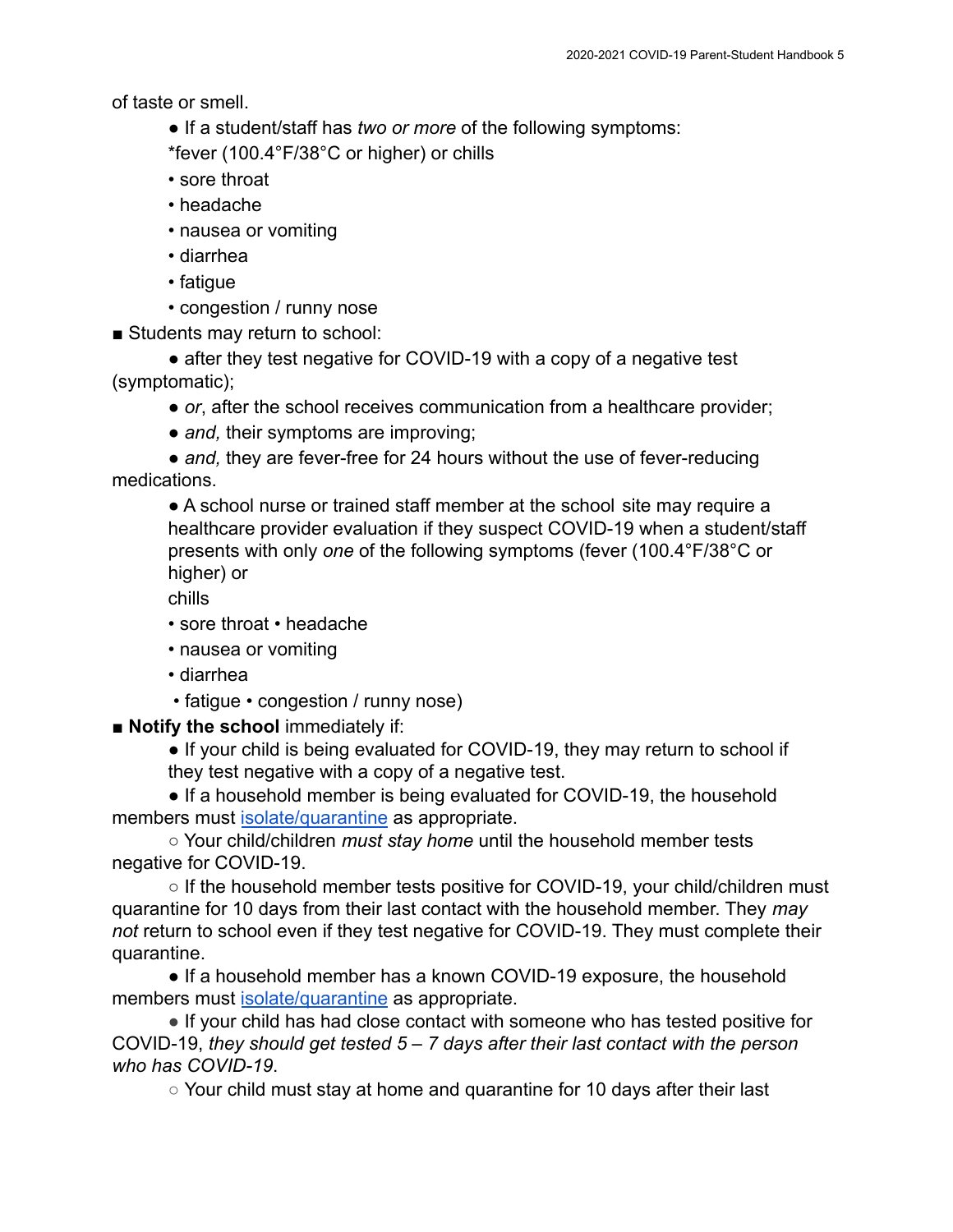contact with the person who has COVID-19. They *may not* return to school even if they test negative for COVID-19. They must complete their quarantine.

**More resources can be found at:** [Contra Costa County Health and Human Services Coronavirus](https://www.coronavirus.cchealth.org/) Information [Contra Costa County Health and Human Services Coronavirus](https://www.coronavirus.cchealth.org/for-schools-and-childcare) [Information - Schools](https://www.coronavirus.cchealth.org/for-schools-and-childcare) [CDC Back to School Planning for In-Person Classes](https://www.cdc.gov/coronavirus/2019-ncov/community/schools-childcare/operation-strategy.html) [Contra Costa County Office of Education \(CCCOE\) website](https://www.cde.ca.gov/ls/he/hn/coronavirus.asp)

For questions about COVID-19, please call the Contra Costa Health Services at Coronavirus Call Center 844-729-8410 [8 am to 5 pm weekdays]. Interpreter services are available.

#### <span id="page-6-0"></span>**Absences**

To report an illness or absence, please contact the school office via phone or email. If your student is ill, please be sure to report all symptoms your child is experiencing, when the symptoms began, and any other pertinent medical information such as doctor's diagnosis and/or test results. This information will be kept confidential.

- Parents/guardians should inform the school if their child or family member tests positive for COVID-19. Contact the site administrators, the nurse, or the admin assistants in the main office. This information will be kept confidential.
- Students who have been absent due to illness and/or COVID-19 infection shall be excluded from campus until the school receives written clearance from a healthcare provider that the student is no longer contagious, and/or all isolation and quarantine requirements have been met, and the student no longer has symptoms of illness. (Education Code 49451; Health and Safety Code 120230; 5 CCR 202). (See "Healthcare Provider Clearance", below)
- Student absences related to illness or quarantine are considered excused absences (Ed Code 48205).

#### 1. PROTECT ME

• Monitor for the symptoms of COVID-19 and do not come to campus if I experience any of the following without the use of fever-reducing medicine:

Fever (over 100.4),

Headache,

Cough,

Sore Throat,

Runny Nose/Congestion,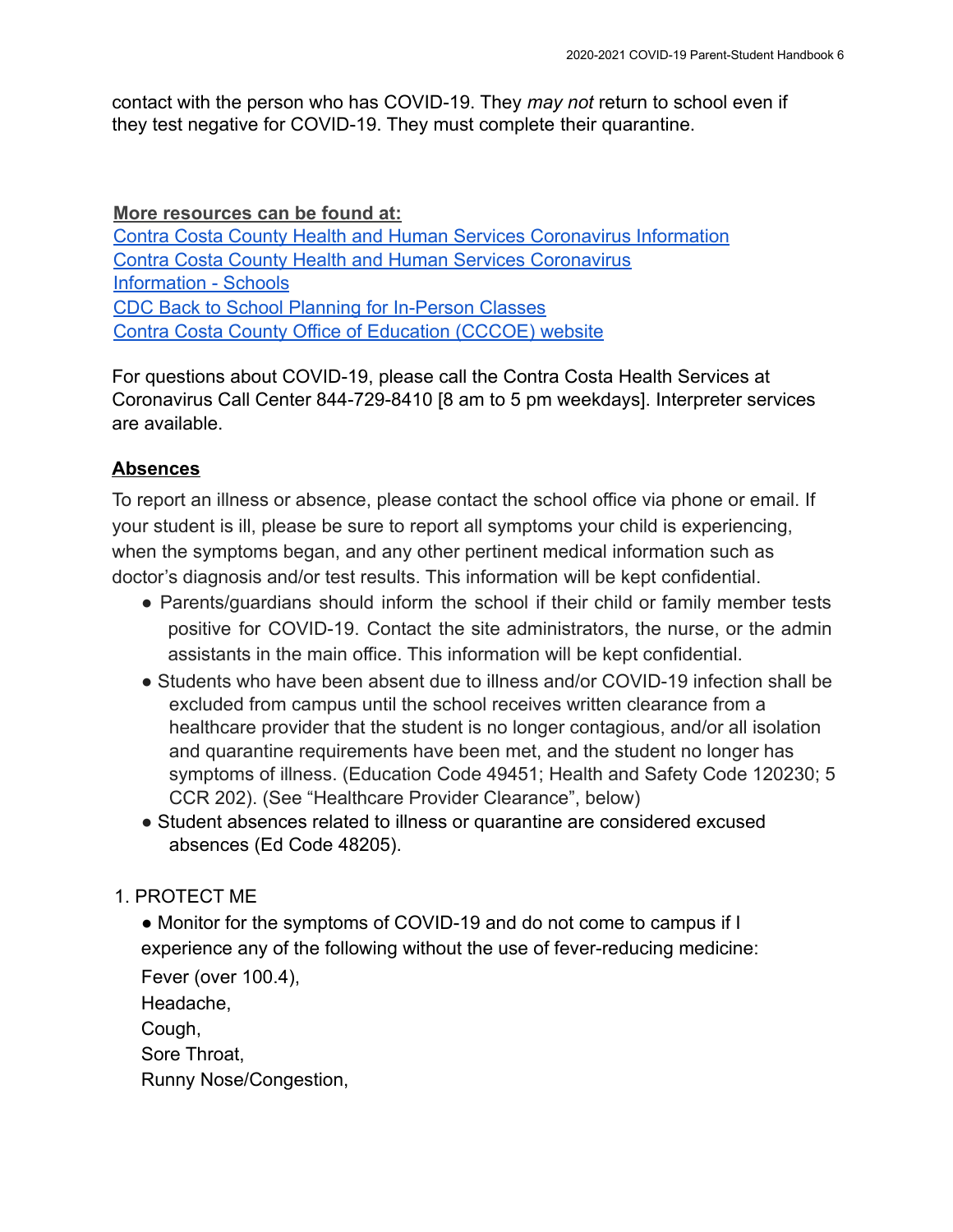Shortness of Breath,

Chills,

Muscle Aches,

Loss of Taste or Smell, Gastrointestinal (nausea, vomiting, or diarrhea).

• Wash my hands often with soap and water for at least 20 seconds or use hand sanitizer when hand washing is not possible.

#### 2. PROTECT OTHERS

● Wear a face covering on campus at all times, both indoors and outdoors.

- Maintain appropriate physical distancing at all times.
- Stay home if I feel ill or after exposure to someone who is ill or has tested positive for COVID-19.

### 3. PROTECT THE WCCUSD COMMUNITY

- Keep my belongings, personal spaces, and shared common spaces clean.
- Follow all public health requests and guidance to preserve the wellness of the community.
- Read and follow instructional signs and directions.
- Respect all WCCUSD community members and act with civility.

### <span id="page-7-0"></span>**Arrival and Dismissal from School**

Families should refer to instructions regarding arrival and dismissal procedures that are provided by each individual school site and make appropriate arrangements to arrive and depart no more than 15 minutes prior to instruction and after dismissal. Also, transportation agencies have adopted a seating plan that dramatically reduces the number of students that can ride on each bus. Families should not depend on public transportation (AC Transit/WestCat) alone and should plan alternative transportation arrangements to get their students to and from school. At the same time, bus passes will be available at each site for middle and high school students.

### <span id="page-7-1"></span>**Visitors, Gatherings, and Field Trips**

Visitors (including parents) will not be allowed on campus. Student assemblies, parent meetings, field trips, special performances, and student assemblies will be conducted via a virtual platform whenever possible. Schools will promote distancing of at least 6 feet between people in person, as much as practicable, and limit the number of people allowed into the office and common indoor spaces at one time. Any visitor permitted on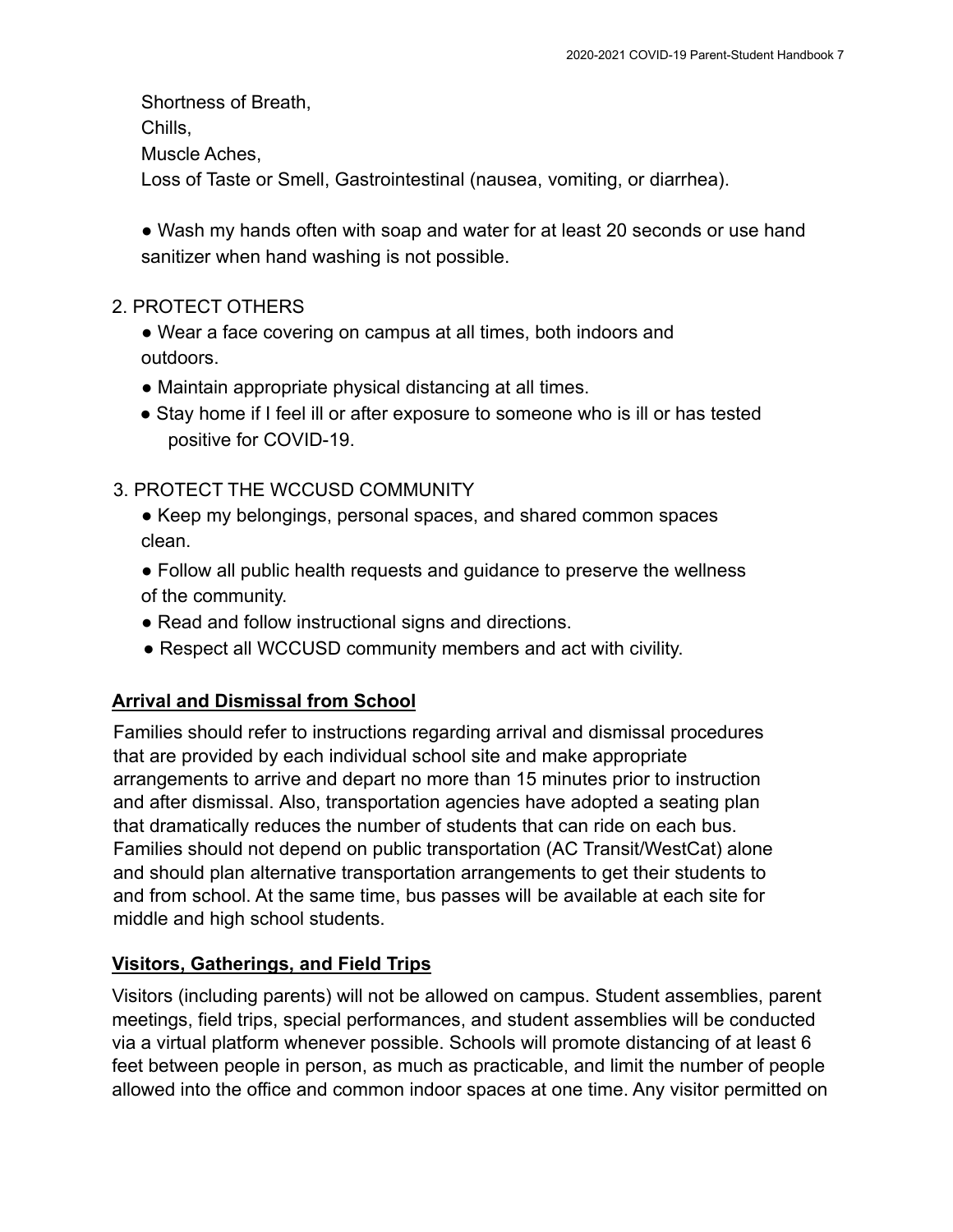the campus must first check-in at the school office, complete a brief QR code questionnaire, and adhere to all posted health and safety protocols.

#### <span id="page-8-0"></span>**Cleaning Procedures**

Classrooms, bathrooms, and common areas will be cleaned and sanitized frequently, and all our procedures comply with the County of Contra Costa guidance. For more information, please reference your school's CPP.

#### <span id="page-8-1"></span>**Heating and Ventilation**

As part of the district's School Site Specific Protection Plan (CPP) for a return to in-person instruction, the district conducted an assessment for all heating and ventilation (HVAC) equipment at all campuses throughout the West Contra Costa School District.

Our existing HVAC systems were evaluated to:

- Ensure our current systems comply with recommended state and local codes and recommendations from the Centers for Disease Control and Prevention (CDC).
- Ensure the appropriate amount of outside air is delivered to each instructional or office space.

As a result, we are confident that all measures we are taking will ensure the health and safety of our students.

- Building and classroom exterior windows and doors will be opened as practicable to allow for outside air ventilation. Fresh air will be brought into the building through the HVAC system and/or teachers will be encouraged to keep all windows and doors open in order to maximize the flow of fresh air.
- Minimum efficiency reporting value (MERV)-13 air filters have been installed on all of our HVAC units.
- High-efficiency particulate air (HEPA) air purifiers have been purchased for classrooms that require supplemental ventilation.

#### Shared Objects

The sharing of materials will be kept to a minimum. In scenarios where materials will be shared, teachers will establish clear procedures to ensure the materials are cleaned and sanitized between each use, or that students have their personal set of materials. In general, school staff will:

- Discourage students from sharing items that are difficult to clean, sanitize or disinfect.
- Ensure each child's belongings are kept separate from others and in individually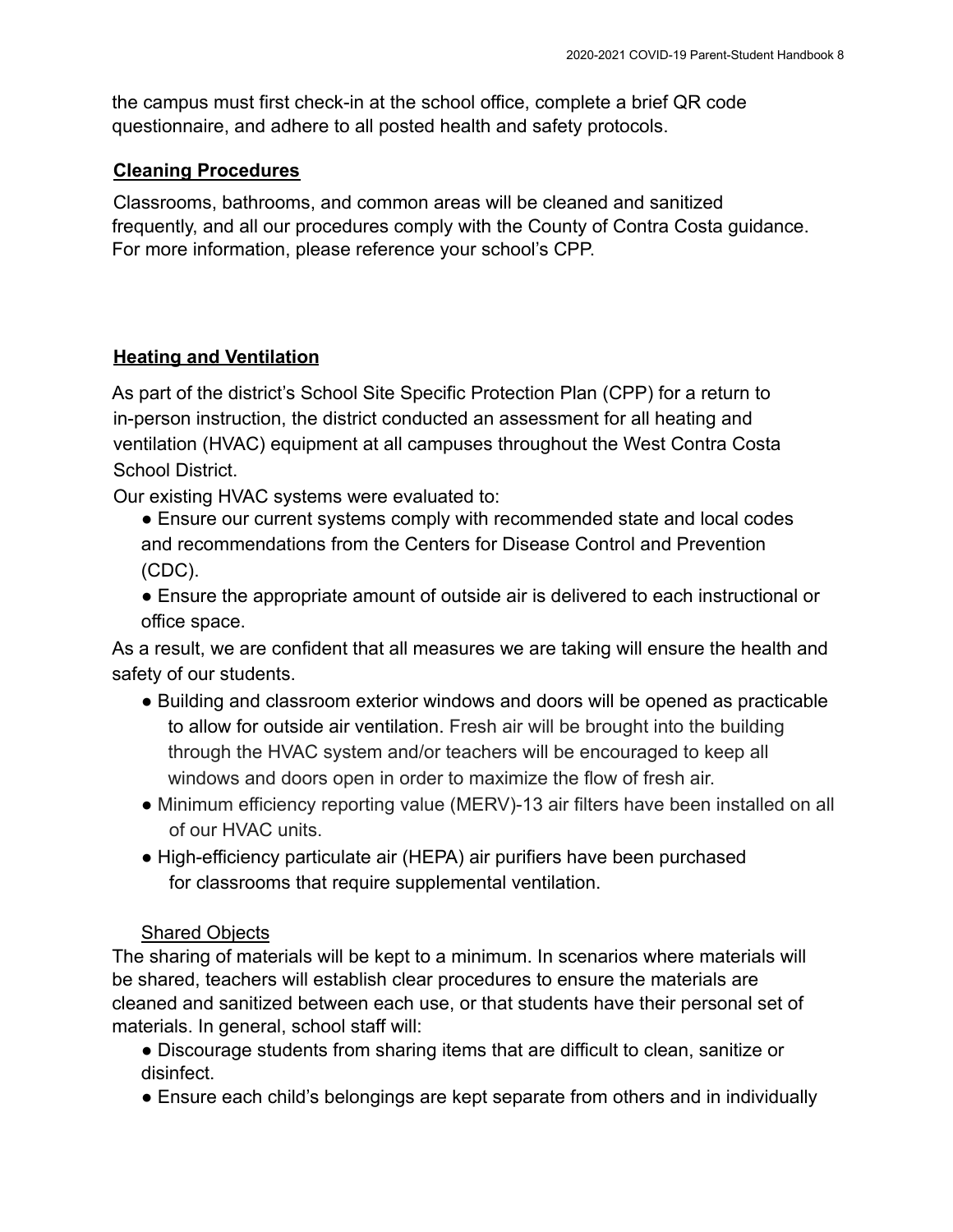labeled containers, cubbies, or other areas.

- Limit sharing of supplies between students and disinfect between uses if sharing is unavoidable.
- Ensure adequate supplies to minimize sharing of high-touch materials to the extent possible (e.g., assigning each student their own art supplies, equipment) or limit the use of supplies and equipment by one group of children at a time and clean and disinfect between uses.

#### <span id="page-9-0"></span>**Face Coverings/Masks**

As part of a statewide effort to help stop the spread of Coronavirus, and as recommended by the CDC, face coverings are required to be worn by all staff and students at all times. Face coverings must adhere to current Contra Costa Public Health Department Guidelines.

- Face coverings worn by students must be appropriate and meet district dress code requirements (e.g. no inappropriate fabric patterns, no Halloween masks, no hate symbols, etc.).
- Disposable masks will be available for students who come to school without a mask, whose mask breaks or gets soiled at school, or who wear an unacceptable face covering to school.
- Face coverings shall not be required for students or staff if there is a medical or behavioral reason for not wearing a face covering. This should be verified in writing from a medical professional, member of the school IEP team, or the school counselor.
- Face coverings may be removed only for meals, snacks, or when one needs to be replaced.
- If a student refuses to wear a face covering, the teacher will direct the student to put their face covering on and will offer a safe mask break if needed. If the student continues to refuse to wear a face-covering the site administrator will be notified. The following steps will be taken:
	- 1. The student will be directed to move to a safe space outdoors.
		- 2. A mask break will be recommended.
		- 3. Reasons for wearing a mask will be explained.
		- 4. If refusal to wear a mask continues, the parent/caregiver will be contacted to pick up their child.
- Regarding Filtering Facepiece Respirators (FFR)
	- There remains a limited supply of filtering facepiece respirators (FFRs), like N95 masks, in the United States
	- Public Health guidelines do not recommend FFRs in classrooms (outside times when aerosolizing procedures occur)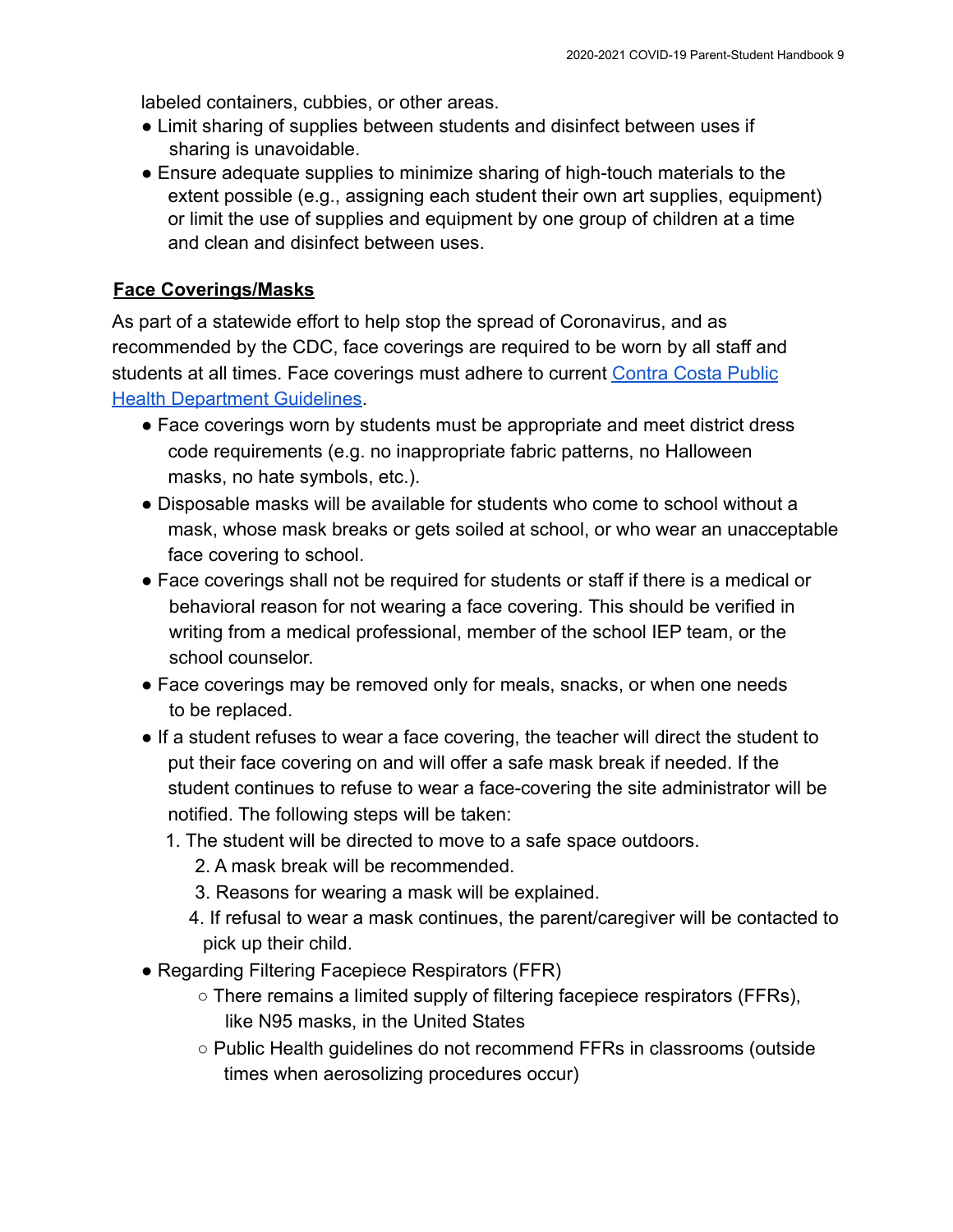- Users can wear FFRs up to 20 times or until it is damaged, soiled, or causing noticeably increased breathing resistance
- FFRs should only be reused by the same wearer and stored in a way that protects them from danger (i.e., hang used respirators in a designated storage area or keep them in a clean, breathable, separate container such as a paper bag between uses)

Wearing face coverings correctly:

- Wash your hands before putting on your face covering.
- Put it over your nose and mouth and secure it under your chin.
- Try to fit it snugly against the sides of your face.
- Make sure you can breathe easily.
- Avoid touching the face-covering while it is on. If you do need to touch or adjust the face covering, wash your hands right away.

Removing face coverings correctly:

Be careful not to touch your eyes, nose, and mouth when removing. Wash hands immediately after removing.

- Untie the strings behind your head or stretch the ear loops.
- Handle only by the ear loops or ties.
- Fold outside corners together.
- Wash the face covering

#### <span id="page-10-0"></span>**Hand Hygiene**

Frequent hand hygiene is one of the most important preventative practices to help slow the spread of COVID-19 and will be encouraged at school. Hand hygiene stations will be accessible on campus. Students and staff will be required to wash or sanitize their hands upon arrival to school each day before entering the classroom. Time for hand hygiene will be scheduled throughout the day including before eating and before returning to the classroom after recess.

Five steps to proper handwashing:

- 1. Wet your hands with clean, running water (warm or cold), turn off the tap, and apply soap.
- 2. Lather your hands by rubbing them together with the soap. Lather the backs of your hands, between your fingers, and under your nails.
- 3. Scrub your hands for at least 20 seconds. Need a timer? Hum the "Happy Birthday" song from beginning to end twice.
- 4. Rinse your hands well under clean, running water.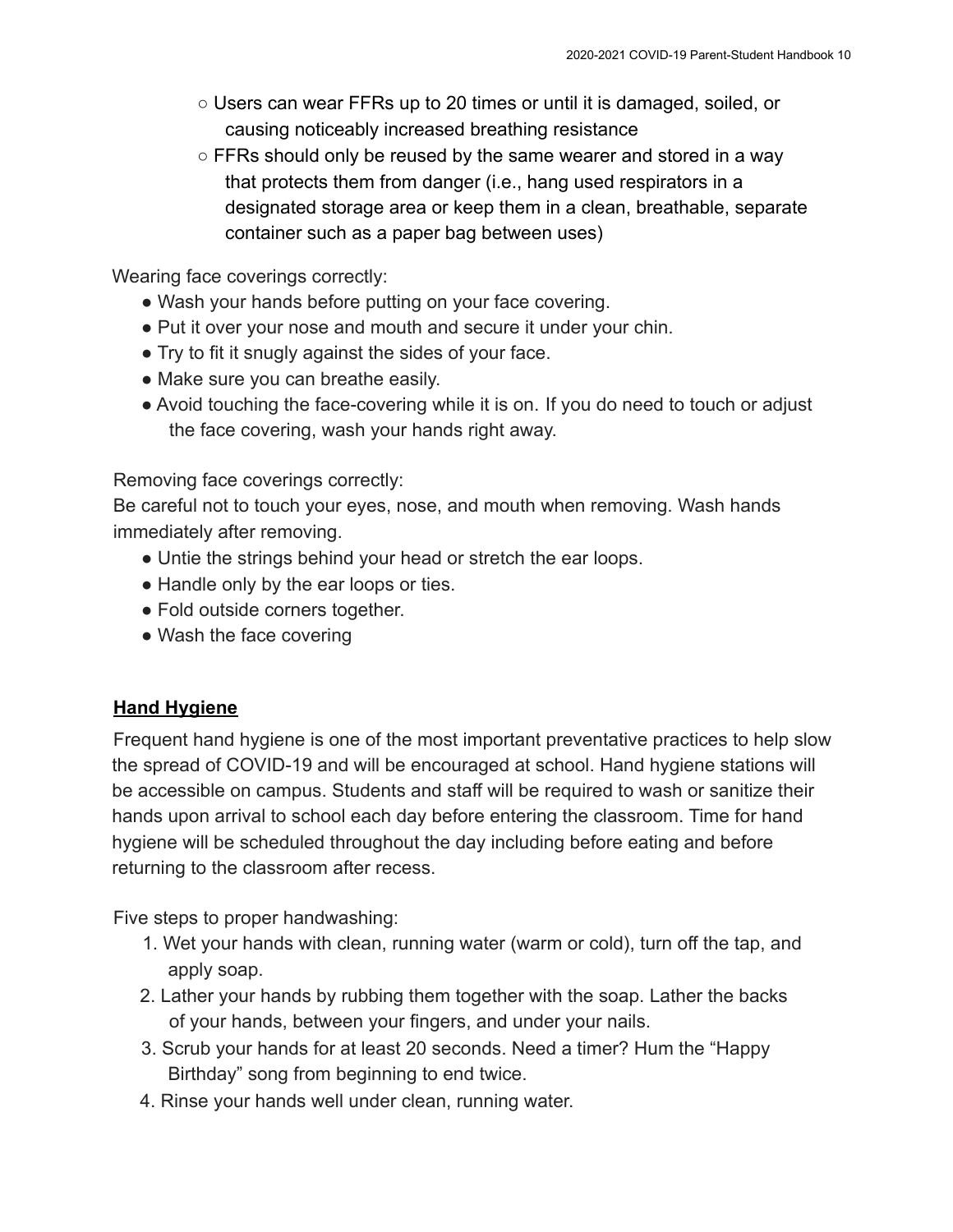5. Dry your hands using a clean towel or air dry them.

How to use hand sanitizer:

- Apply the hand sanitizer to the palm of one hand (read the label to learn the correct amount).
- Rub your hands together.
- Rub the sanitizer over all the surfaces of your hands and fingers until your hands are dry. This should take around 20 seconds.

#### <span id="page-11-0"></span>**Cough/Sneeze Etiquette**

Please help us teach your child(ren) these important preventative measures to reduce the spread of COVID-19 and other illnesses.

- Cough and sneeze into a tissue or into the crook of the elbow, throw the tissue into the trash right away, and wash hands.
- Avoid touching the eyes, nose, and mouth with unwashed hands.
- Avoid close contact with anyone who is sick.
- If your mask becomes soiled due to sneezing or heavy coughing, replace it with a clean mask.

#### <span id="page-11-1"></span>**Physical Distancing**

Based on current guidelines from the California Department of Public Health and Contra Costa County Public Health, a separation of six feet between students/staff is recommended for mitigating the risk of COVID-19 transmission. WCCUSD has the following measures in place to ensure students stay 6 feet apart when practicable, and no less than 4 feet apart, while in the classroom, waiting in lines, in hallways, and at all other times:

- Markings on floors and sidewalks to indicate physical distancing
- Signage on walls and around campuses to serve as a reminder to maintain physical distance from others
- Signage and arrows to indicate directional walking patterns
- Classroom seating/desks maintain physical distancing
- A limited number of students allowed in common spaces at one time

Please also remember to practice these measures outside of school:

- Maintain a 6 ft distance from others outside your home. Keeping distance from others is especially important for individuals at higher risk for severe illness.
- Discuss with your child the importance of community physical distancing measures while not at school, including discouraging students from gathering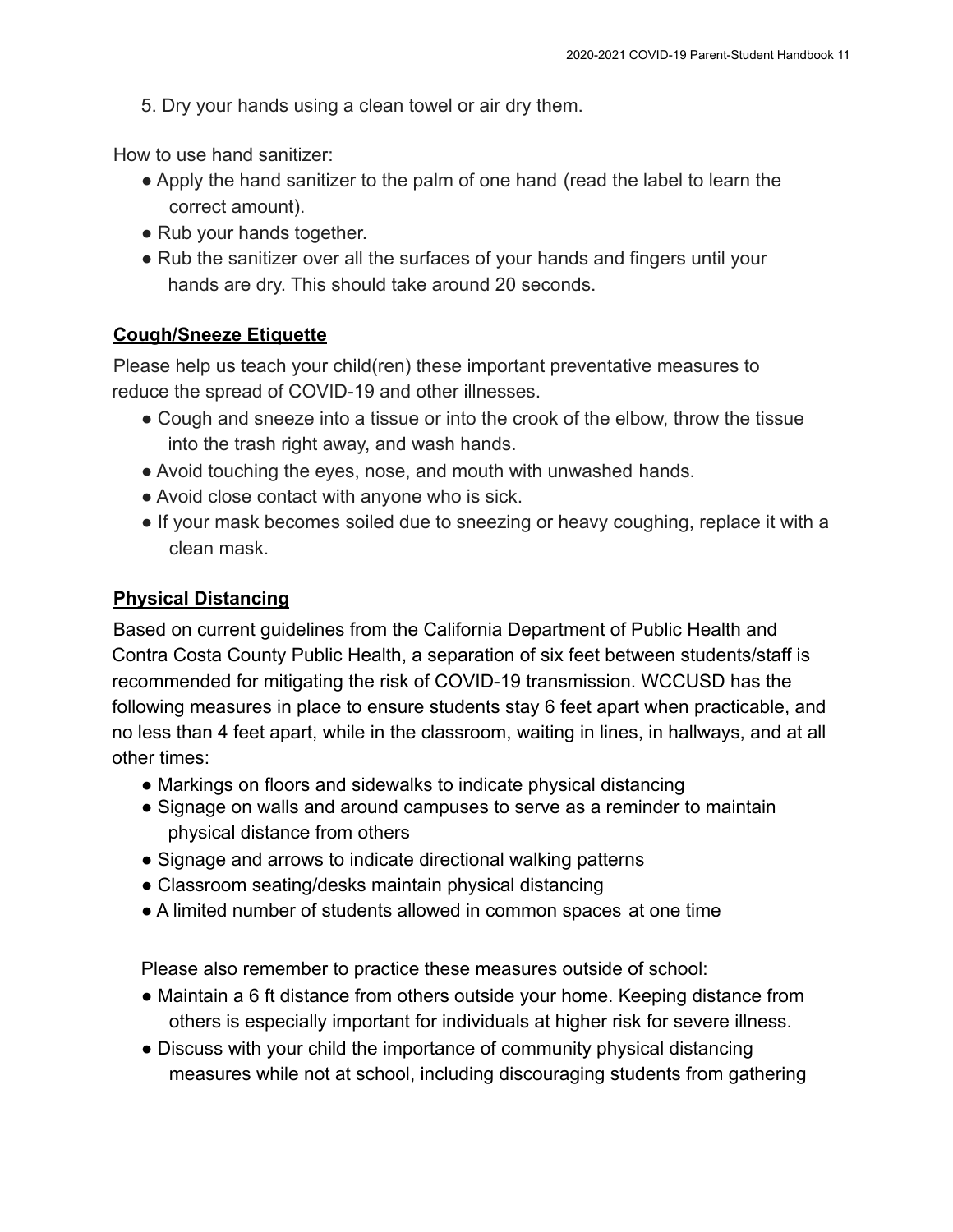#### elsewhere.

#### <span id="page-12-0"></span>**Water**

Students should bring filled water bottles from home, labeled with the child's name, to use during the school day. All drinking fountains will be disabled in order to reduce the possibility of virus transmission. Water refill stations will be available for students and staff to refill reusable water bottles. If water refill stations are not available bottled water will be available.

### <span id="page-12-1"></span>**Eating Procedures**

If students are eating on campus, they will eat in assigned areas outside (as per usual and weather permitting). Students will be required to wash hands or use hand sanitizer prior to eating and to maintain a distance of 6 feet and remain in their assigned area. Snacks will continue to be available for students. Students who are not going to be eating lunch on campus will be able to pick up their snacks to take home with them.

#### <span id="page-12-2"></span>**Medical Needs and Front Office Health Room**

Parents/guardians, teachers, and staff should instruct students to visit the school health office only if they are sick or injured. The school health office is a high-risk area that should only be used if medical assistance is necessary. If the health concern is not urgent, teachers and staff will attempt to resolve the matter with first aid interventions before sending a student to the school health office**.** Illness and injuries that would be handled in the health office may include:

- If your child requires medication(s) at school
- Severe head injuries, severe cuts, or suspected broken bones
- Other urgent medical care
- In case of a medical emergency, 911 and parents will be called

If you know your child has mental health concerns that present as physical symptoms (e.g., headache, stomachache, nausea), please inform their teacher and work with your child to recognize their symptoms and practice self-soothing techniques, as possible. If you or your children are feeling worried or anxious, they can sometimes present with physical symptoms (e.g., headache, abdominal pain). Help your child learn how to deal with that anxiety in a healthy way. Our school counselors are also available for consultation in this area.

Students with known underlying health conditions may be at increased risk of severe illness related to COVID-19 infection. These health conditions may include Diabetes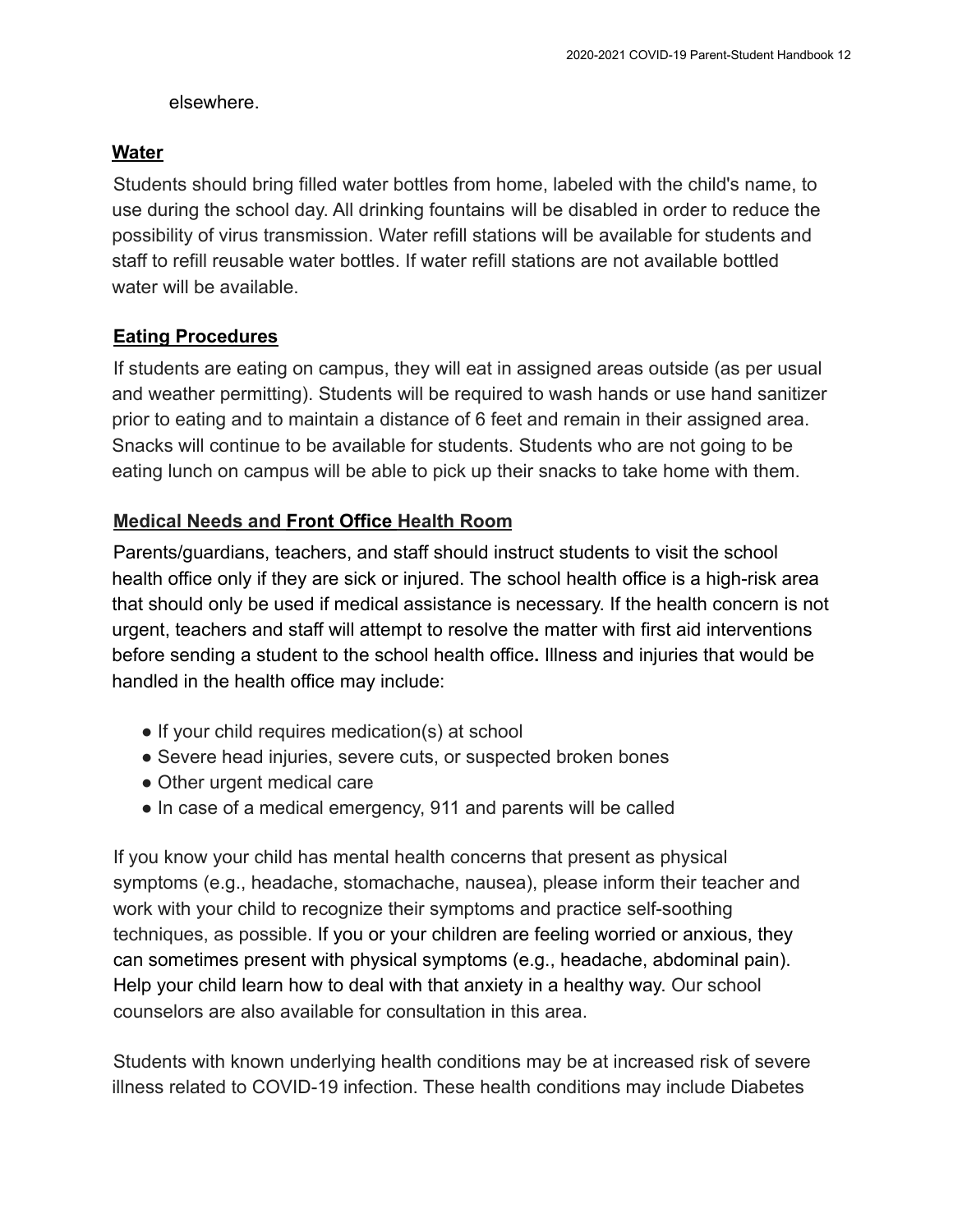(Type I and II), immune system deficiencies, and chronic respiratory conditions. If your child has a chronic health condition, please consult with your child's healthcare provider to determine if/when it is safe to attend school in person and notify the District Nurse involved normally in your student's care plan, IEP, or 504. In addition to this, please make sure to note any medical conditions on your student's emergency card.

#### <span id="page-13-0"></span>**COVID Symptoms on Campus**

• If your child/children have any of the more common symptoms of COVID-19 (cough • shortness of breath/difficulty breathing • loss of taste or smell), they must schedule COVID-19 testing and/or visit with a healthcare provider.

○ Siblings and other household contacts must stay home until a negative COVID-19 test is confirmed or a healthcare provider provides an alternate diagnosis (e.g., migraine, strep throat).

○ The sick person may return to school after they test negative for COVID-19 (with a copy of a negative test) or after evaluated by a healthcare provider and given an alternate diagnosis (with communication from a healthcare provider to school);

■ if symptoms improved **AND** fever-free for > 24 hours w/o fever-reducing medications.

■ If the sick person is not tested or evaluated by a healthcare provider, they must stay at home and isolate for at least 10 days *(Test or 10)*. *[Updated October 27, 2020]*.

○ If your child/children have *two or more* of the following symptoms:

(fever [100.4°F/38°C or greater] or chills

- sore throat
- headache
- nausea or vomiting
- diarrhea
- fatigue
- congestion / runny nose), they must schedule COVID-19 testing and/or visit with a healthcare provider.

■ Siblings and other household contacts must stay home until a negative COVID-19 test is confirmed or the healthcare provider provides an alternate diagnosis (e.g., migraine, strep throat).

■ The sick person may return to school after they test negative for COVID-19 (with a copy of a negative test) or after evaluated by a healthcare provider and given an alternate diagnosis (with communication from a healthcare provider to school);

● if symptoms improved **AND** fever-free for > 24 hours w/o fever-reducing medications.

■ If the sick person is not tested or evaluated by a healthcare provider, they must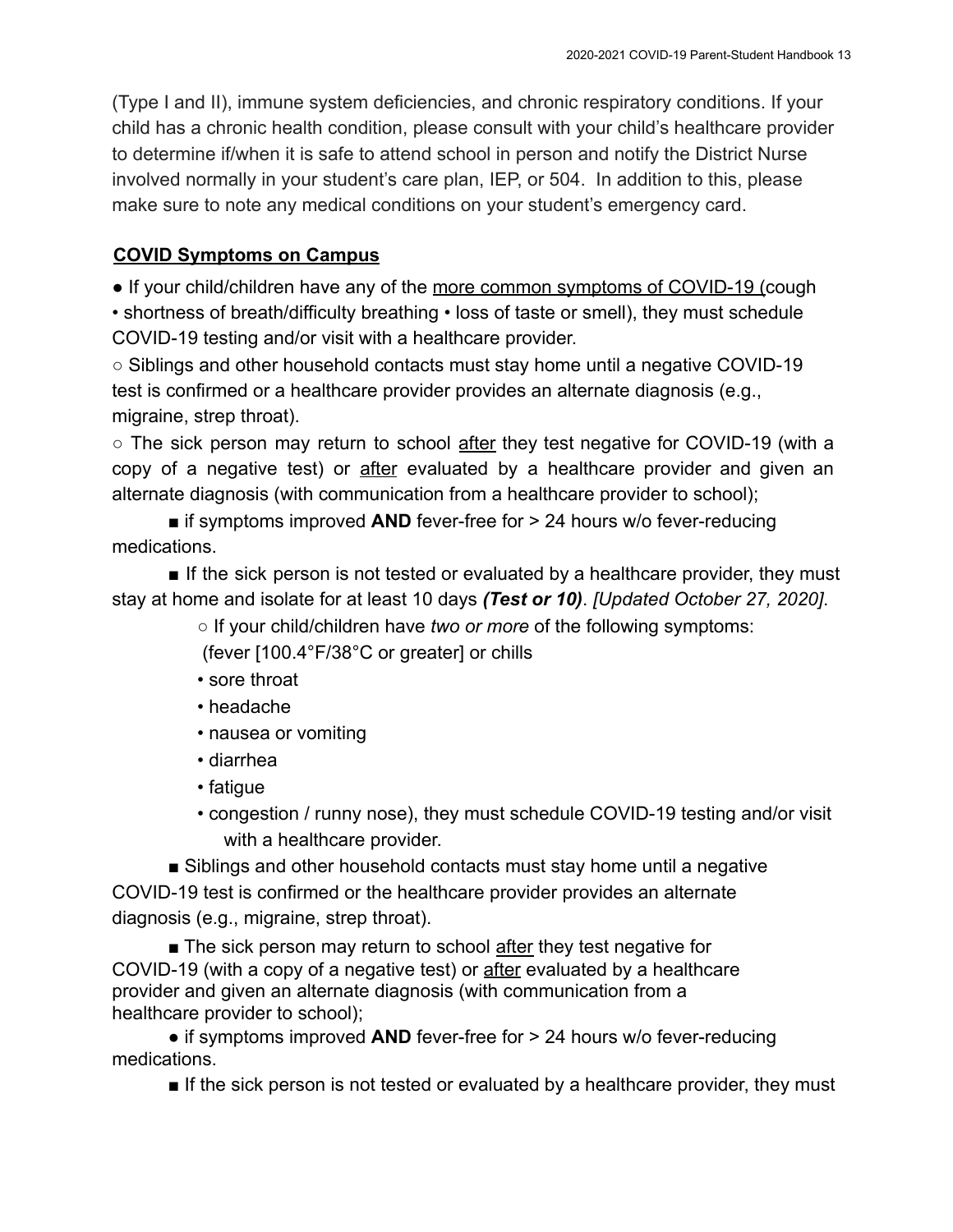stay at home and isolate for at least 10 days *(Test or 10)*. *[Updated October 27, 2020]*.

● If your child/children have any *one* of the following symptoms (fever [100.4°F/38°C or greater] or chills • sore throat • headache • nausea or vomiting • diarrhea • fatigue • congestion / runny nose), they may return to school after symptoms improved and fever-free for 24 hours without the use of fever-reducing medications.

○ Siblings and other household contacts do not need to stay home.

○ COVID-19 testing and/or healthcare provider evaluation are *not* necessary unless required by a school nurse who suspects COVID-19 [*Updated October 27, 2020*]. ● If a household member (incl. caregiver) has any of the more common symptoms of COVID-19 or two or more of the COVID-19 symptoms listed above.

○ They should contact their healthcare provider or schedule testing immediately. ○ Students and staff must stay home until their household member tests negative for COVID-19.

 $\circ$  If the household member tests positive for COVID-19, your family must quarantine for 10 days from their last contact *[Updated, 2020]*.

• Students with known underlying health conditions may be at increased risk of severe illness. These health conditions may include Diabetes (Type I and II), immune system deficiencies, or chronic respiratory conditions. If your child has a chronic health condition, please consult with your child's healthcare provider to determine if/when it is safe to attend school.

#### <span id="page-14-0"></span>**Close Contact/Potential Exposure**

• If a household member is being evaluated for COVID-19 or has a known COVID-19 exposure, the household member must isolate/quarantine as appropriate. Your child/children must stay home until the household member tests negative for COVID-19. If the household member tests positive for COVID-19, your child/children must quarantine for 10 days from their last contact.

● If your child/children had close contact (within 6 feet of an infected person for at least 15 minutes) with a person who has tested positive for COVID-19, they must stay at home and quarantine for 10 days after their last contact with the person who has COVID-19. *Your child/children should be tested for COVID-19 five to seven days after their last exposure*.

#### <span id="page-14-1"></span>**When to Stay Home from School**

• If your child/children have any of the more common symptoms of COVID-19 (cough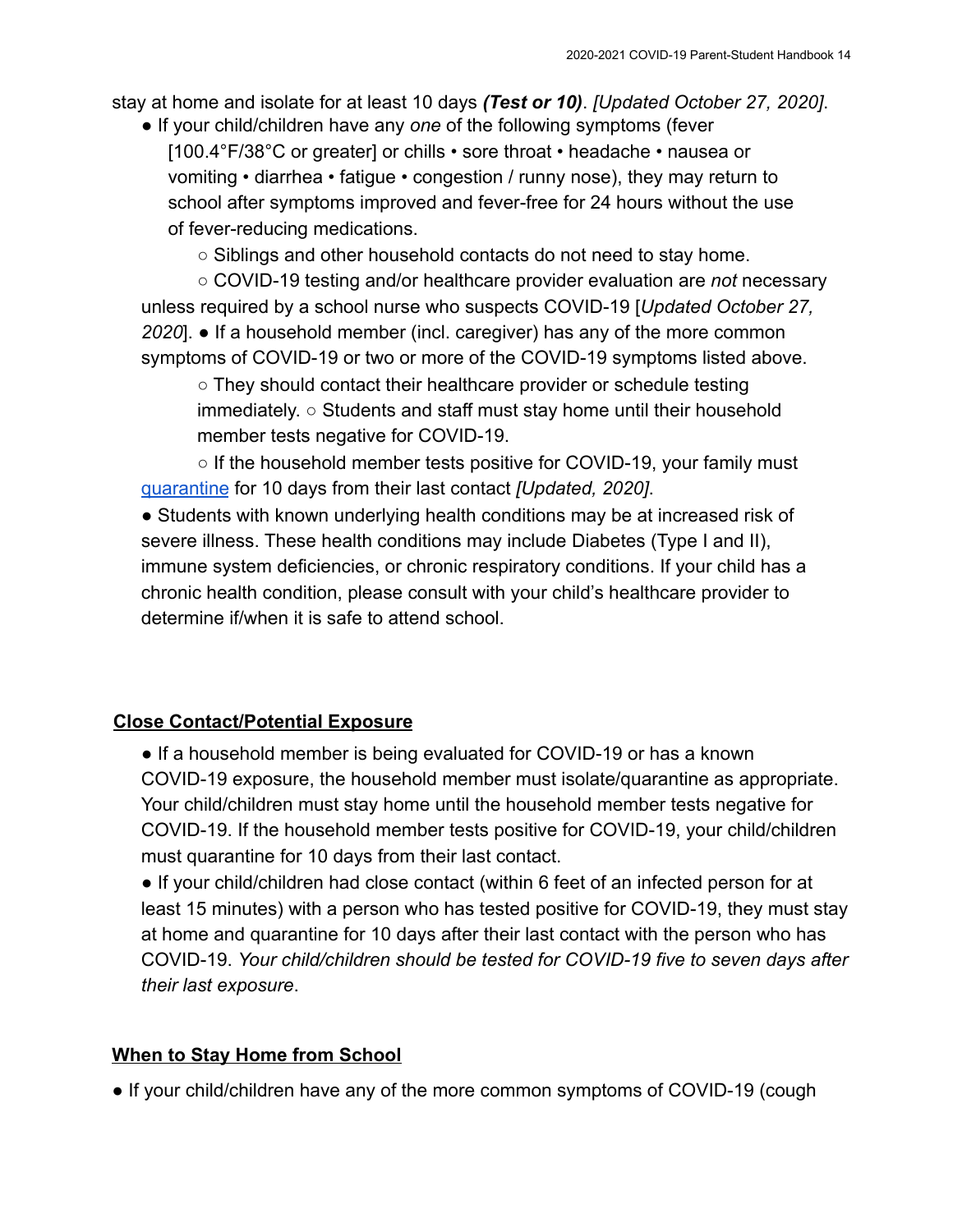• shortness of breath/difficulty breathing • loss of taste or smell), they must schedule COVID-19 testing and/or visit with a healthcare provider.

- Siblings and other household contacts must stay home until a negative COVID-19 test is confirmed or a healthcare provider gives an alternate diagnosis (e.g., migraine, strep throat).
- The sick person may return to school after they test negative for COVID-19 (with a copy of a negative test) or after evaluated by a healthcare provider and given an alternate diagnosis (with communication from a healthcare provider to school);

■ if symptoms improved AND fever-free for > 24 hours w/o fever-reducing medications.

- $\circ$  If the sick person is not tested or evaluated by a healthcare provider, they must stay at home and isolate for at least 10 days *(Test or 10)*. *[Updated October 27, 2020]*.
- If your child/children have *two or more* of the following symptoms

(fever [100.4°F/38°C or greater] or chills

- sore throat
- headache
- nausea or vomiting
- diarrhea
- fatigue

• congestion / runny nose), they must schedule COVID-19 testing and/or visit with a healthcare provider.

- $\circ$  Siblings and other household contacts must stay home until a negative COVID-19 test confirmed or the healthcare provider provides an alternate diagnosis (e.g., migraine, strep throat).
- $\circ$  The sick person may return to school after they test negative for COVID-19 (with a copy of a negative test) or after evaluated by a healthcare provider and given an alternate diagnosis (with communication from a healthcare provider to school);

■ if symptoms improved AND fever-free for > 24 hours w/o fever-reducing medications.

- $\circ$  If the sick person is not tested or evaluated by a healthcare provider, they must stay at home and isolate for at least 10 days *(Test or 10)*. *[Updated October 27, 2020]*.
- If your child/children have any *one* of the following symptoms
- (fever [100.4°F/38°C or greater] or chills
- sore throat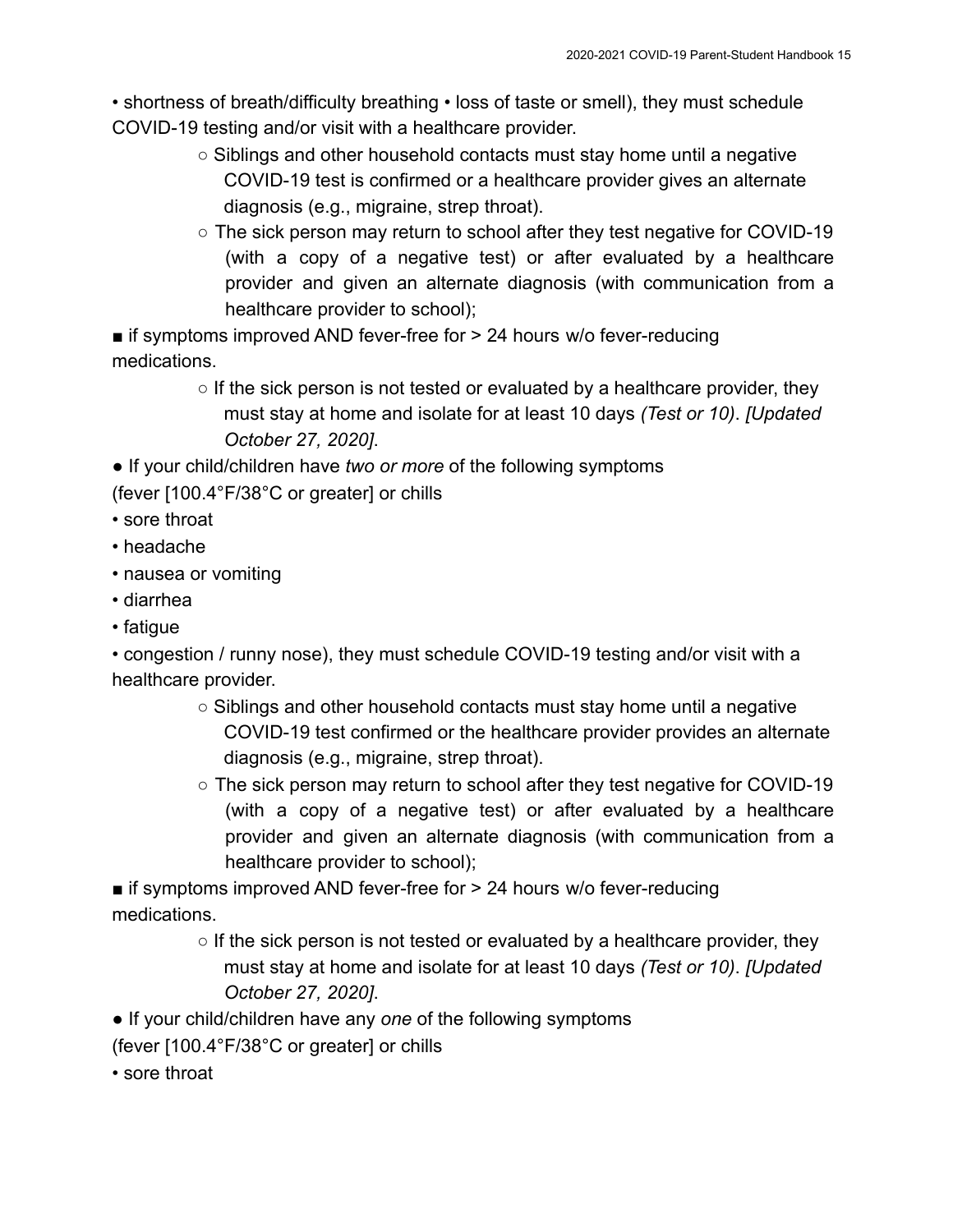- headache
- nausea or vomiting
- diarrhea fatigue

• congestion / runny nose), they may return to school after symptoms improved and fever-free for 24 hours without the use of fever-reducing medications.

> ○ Siblings and other household contacts do not need to stay home. COVID-19 testing and/or healthcare provider evaluation are *not* necessary unless required by a school nurse who suspects COVID-19 [*Updated October 27, 2020*].

• If a household member (incl. caregiver) has any of the more common symptoms of COVID-19 or two or more of the COVID-19 symptoms listed above.

> ○ They should contact their healthcare provider or schedule testing immediately. ○ Students and staff must stay home until their household member tests negative for COVID-19.

○ If the household member tests positive for COVID-19, your family must quarantine for 14 days from their last contact *[Updated October 27, 2020]*. ● If they had close contact with a person who tested positive for COVID-19 (e.g., relative, friend). If your child has had close contact with someone who has tested positive for COVID-19, they must stay at home and quarantine for 10 days after their last contact with the person who has COVID-19.

• Students with known underlying health conditions may be at increased risk of severe illness. These health conditions may include Diabetes (Type I and II), immune system deficiencies, or chronic respiratory conditions. If your child has a chronic health condition, please consult with your child's healthcare provider to determine if/when it is safe to attend school.

Any student or staff member who has tested positive for COVID-19 or who has been exposed to COVID-19 must stay home from school and follow Contra Costa County Public Health [At Home Quarantine & Isolation Safety](https://www.coronavirus.cchealth.org/for-covid-19-patients) Guidance*.* Parents/guardians must notify the school immediately if their child or household member tests positive for COVID-19 or if a household member may have been exposed to COVID-19. This information will be kept confidential.

#### <span id="page-16-0"></span>**When to Return to School**

#### **"My child tested positive for COVID-19 but had no symptoms."**

If your child continues to have no symptoms, they can return to school after 10 days have passed since they had a positive viral test for COVID-19. Retesting is not required and not advised. If your child develops symptoms after testing positive, contact your healthcare provider.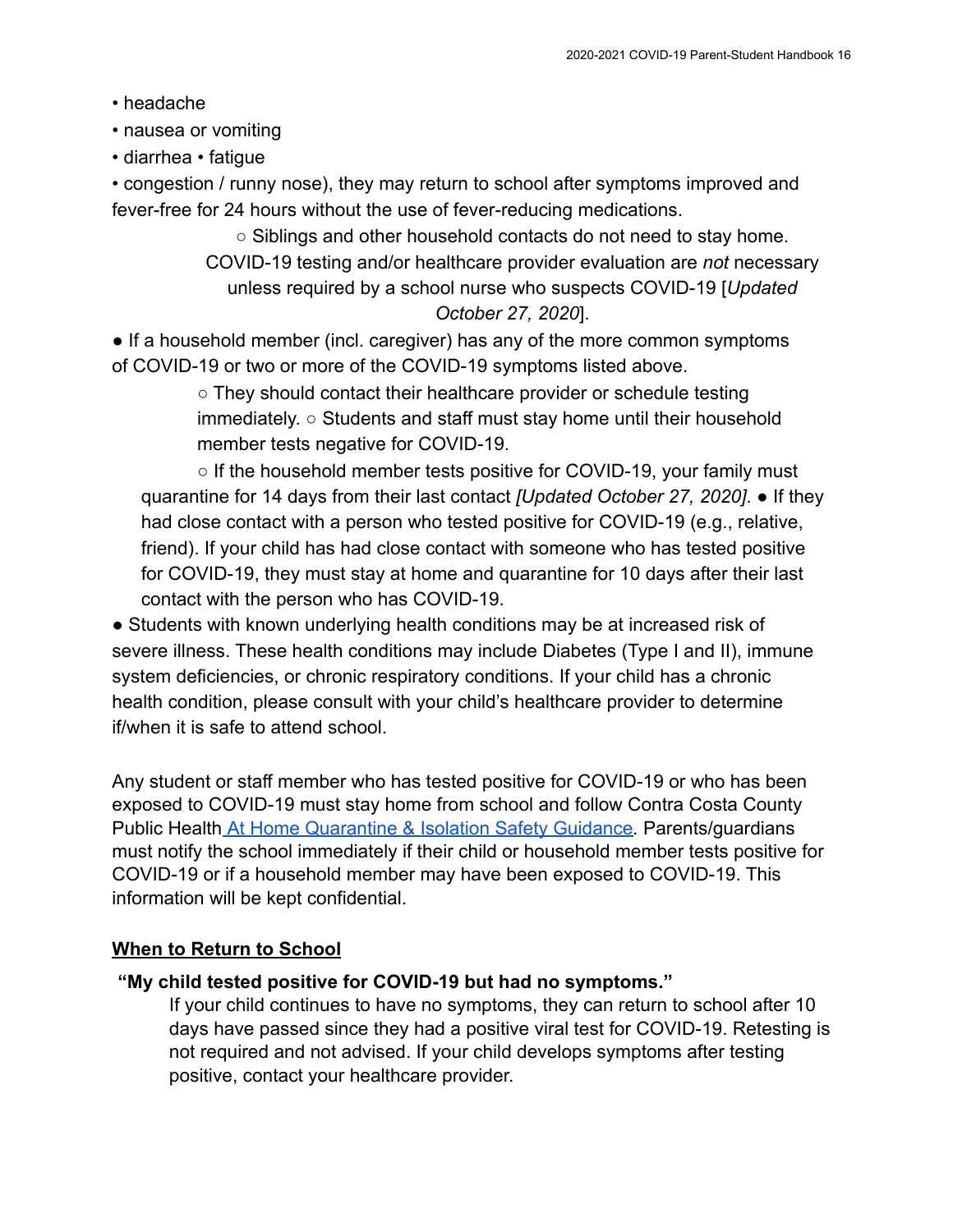#### **"My child tested positive for COVID-19 and had symptoms."**

A child who tested positive for COVID and had symptoms can return to school 10 days after their symptoms first appeared *and* their symptoms have been improving *and* they have been fever-free for 24 hours without the use of fever-reducing medications.

#### **"My child stayed home or was sent home because of COVID-19 symptoms."**

- If your child/children had (1) any of the more common symptoms of COVID-19
- Cough
- shortness of breath/difficulty breathing
- loss of taste or smell), or (2) *two or more* of the following symptoms
- (fever [100.4°F/38°C or greater] or chills
- sore throat
- headache
- nausea or vomiting
- diarrhea
- fatigue
- congestion / runny nose), they may return to school after they test negative for COVID-19 (with a copy of a negative test) or after evaluated by a healthcare provider and given an alternate diagnosis (with communication from a healthcare provider to school);
	- Symptoms must be improved **AND** child/children must be fever-free for > 24 hours w/o fever-reducing medications.
- If your child/children have any *one* of the following symptoms
	- (fever [100.4°F/38°C or greater]
	- or chills sore throat headache
	- • nausea or vomiting
	- • diarrhea
	- • fatigue congestion / runny nose), they may return to school after symptoms improved and fever-free for 24 hours without the use of fever-reducing medications. COVID-19 testing and/or healthcare provider evaluation are *not* necessary unless required by a school nurse who suspects COVID-19 [*Updated October 27, 2020*].

#### **"My child or a household member was exposed to COVID-19 (at school or at**

**home)."** If your child or household member was exposed to COVID-19, they must stay at home and quarantine for 10 days after their last contact with the COVID positive person. Your child/children should be tested for COVID-19 *five to seven days after their last exposure*. They must complete a 10-day quarantine and may *not* return to school even if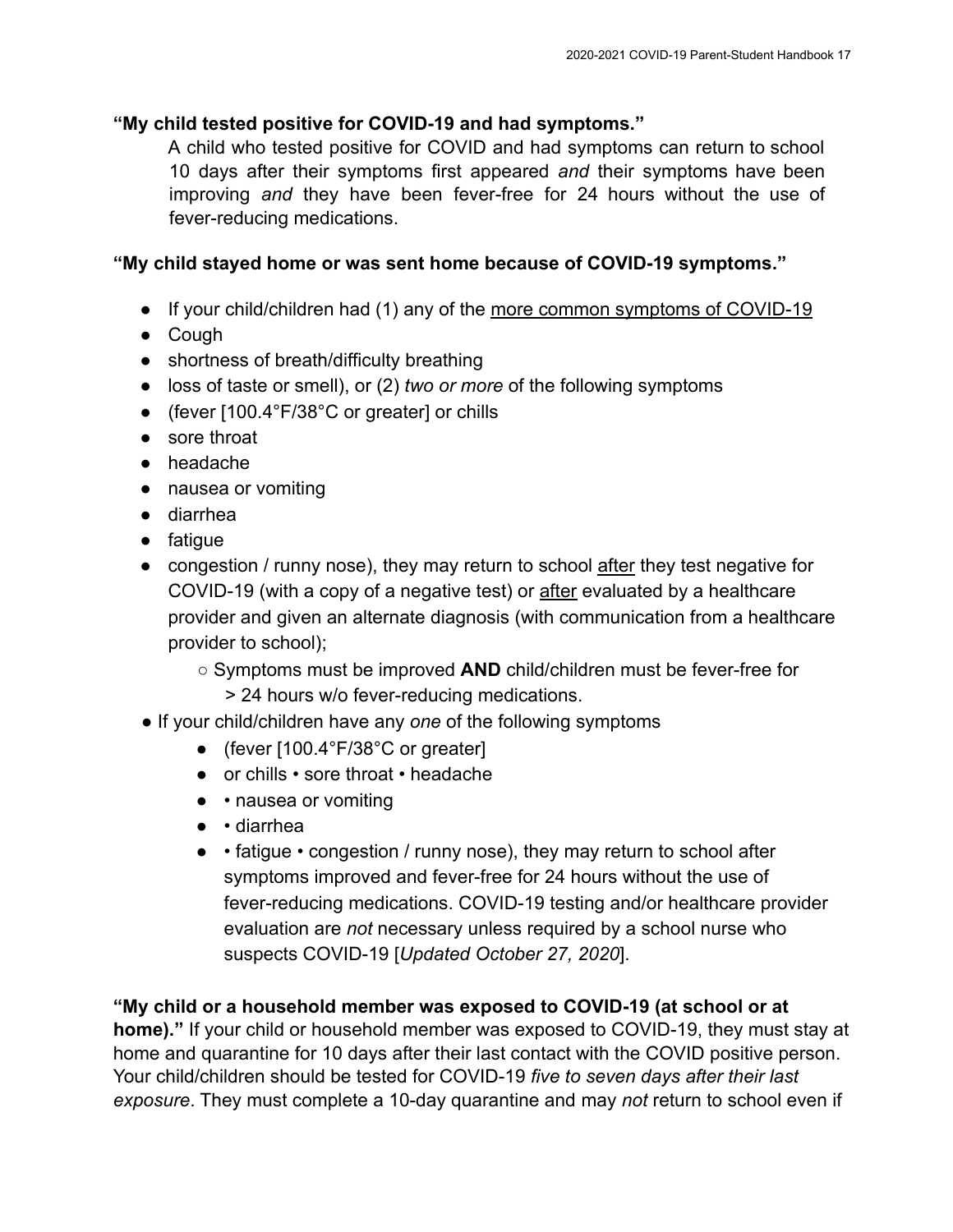they test negative for COVID-19. Contact your healthcare provider to review isolation and quarantine orders.

If your child develops symptoms during quarantine, they may not return to school until 10 days after their symptoms first appeared *and* their symptoms have been improving *and* they have been fever-free for 24 hours without the use of fever-reducing medications.

#### **"My child was diagnosed with another illness / communicable disease."** Depending upon the illness, a clearance from the student's healthcare provider may be required for return to school after illness.

Reference:

<span id="page-18-0"></span>Contra Costa County Public Health At Home Quarantine [& Isolation Safety Guidance](https://www.coronavirus.cchealth.org/for-covid-19-patients)*.*

#### **School Actions and Communications in Case of Possible Exposure at School**

Families will be notified of school or cohort closures and any restrictions in place to prevent COVID-19 exposure (*e.g.,* limited hours of operation) as soon as possible.

For questions about COVID-19, please call the Contra Costa County Health and Coronavirus Call Center at 844-729-8410. The call center is open from 8 a.m to 5 p.m. on weekdays. Interpreter services are available.